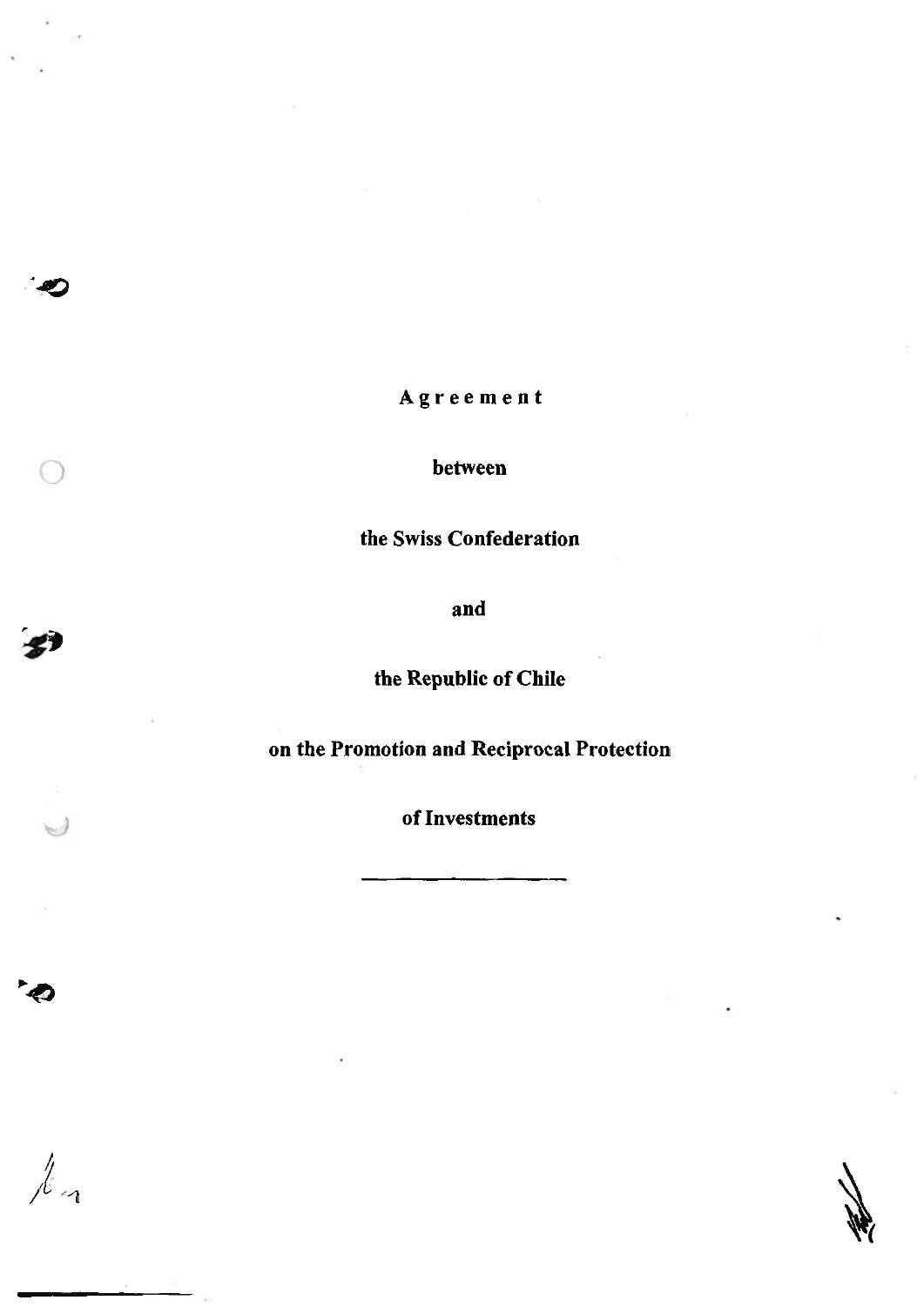$-2-$ 

# **Preamble**

The Swiss Confederation and the Republic of Chile,

Desiring to intensify economic cooperation to the mutual benefit of both States,

Intending to create and maintain favourable conditions for investments by investors of one Contracting Party in the territory of the other Contracting Party,

Recognizing the need to promote and protect foreign investments with the aim to foster the economic prosperity of both States,

Have agreed as follows:

 $\hat{\mathcal{M}}$ 

 $\bigcup$ 

**144** 

 $\cup$ 

m

 $\mathcal{L}$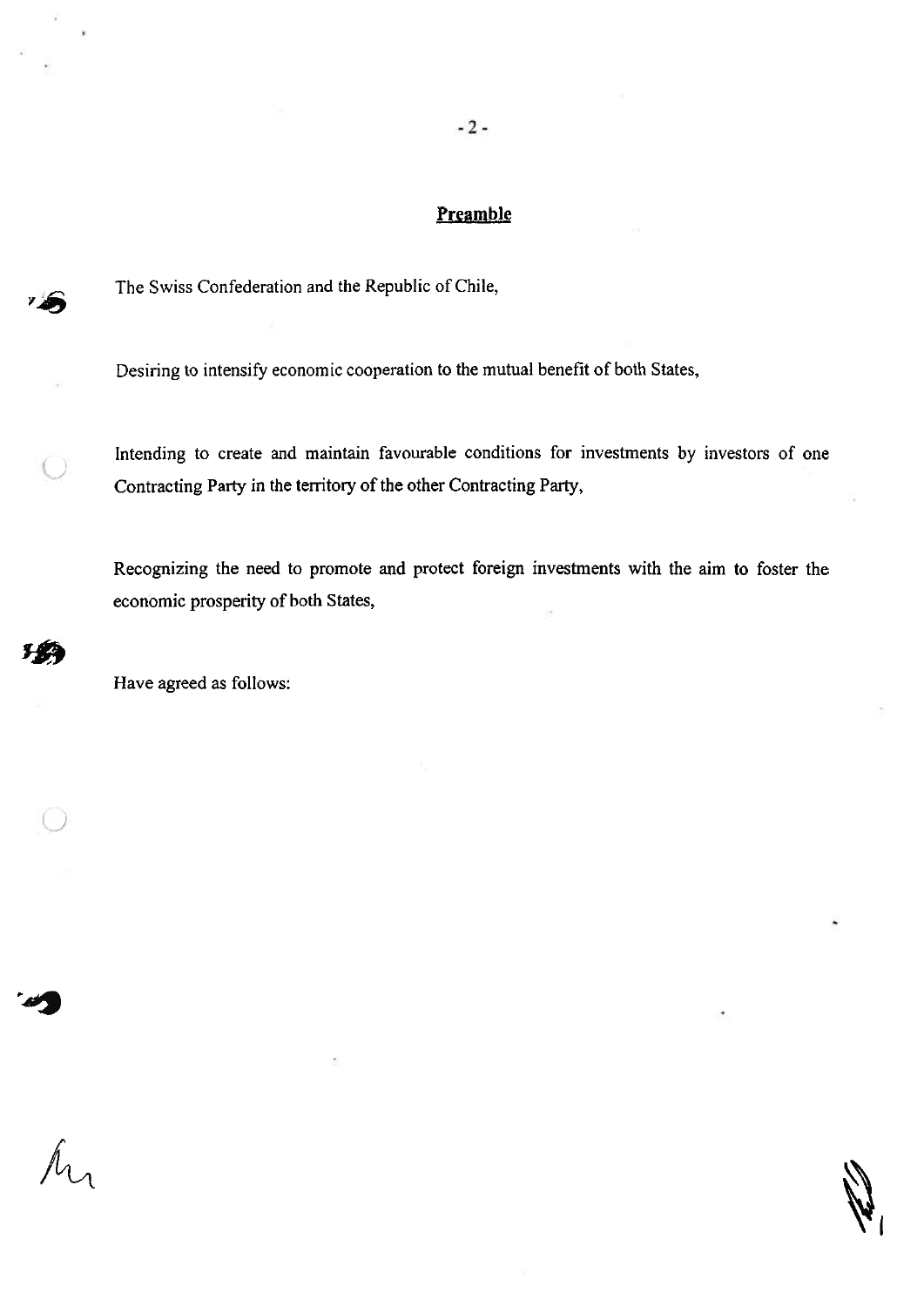#### Article 1

#### Definitions

For the purpose of this Agreement:

- ( 1) The term "investor" refers with regard to either Contracting Patty to
	- (a) natural persons who, according to the law of that Contracting Party, are considered to be its nationals;
	- (b) legal entities, including companies, corporations, business associations and other organisations, which are constituted or otherwise duly organised under the law of that Contracting Party and have their seat, together with real economic activities, in the territory of that same Contracting Party;
	- controlled by nationals of that Contracting Party or by legal entities having their seat, together with real economic activities, in the territory of that Contracting Party. (c) legal entities established under the law of any country which are effectively
- (2) The term "investment" shall include every kind of assets and particularly:
	- (a) movable and immovable property as well as any other rights in rem, such as servitudes, mortgages, liens, pledges;
	- (b) shares, parts or any other kinds of participation in companies;
	- ( c) claims to money or to any performance having an economic value;
	- (d) copyrights, industrial property rights (such as patents, utility models, industrial ' designs or models, trade or service marks, trade names, indications of origin), know-how and goodwill;
	- (e) concessions under public Jaw, including concessions to search for, extract or exploit natural resources as well as a11 other rights given by law, by contract or by decision of the authority in accordance with the Jaw.

*~I* 

 $\sqrt{K}$ 

*()* 

别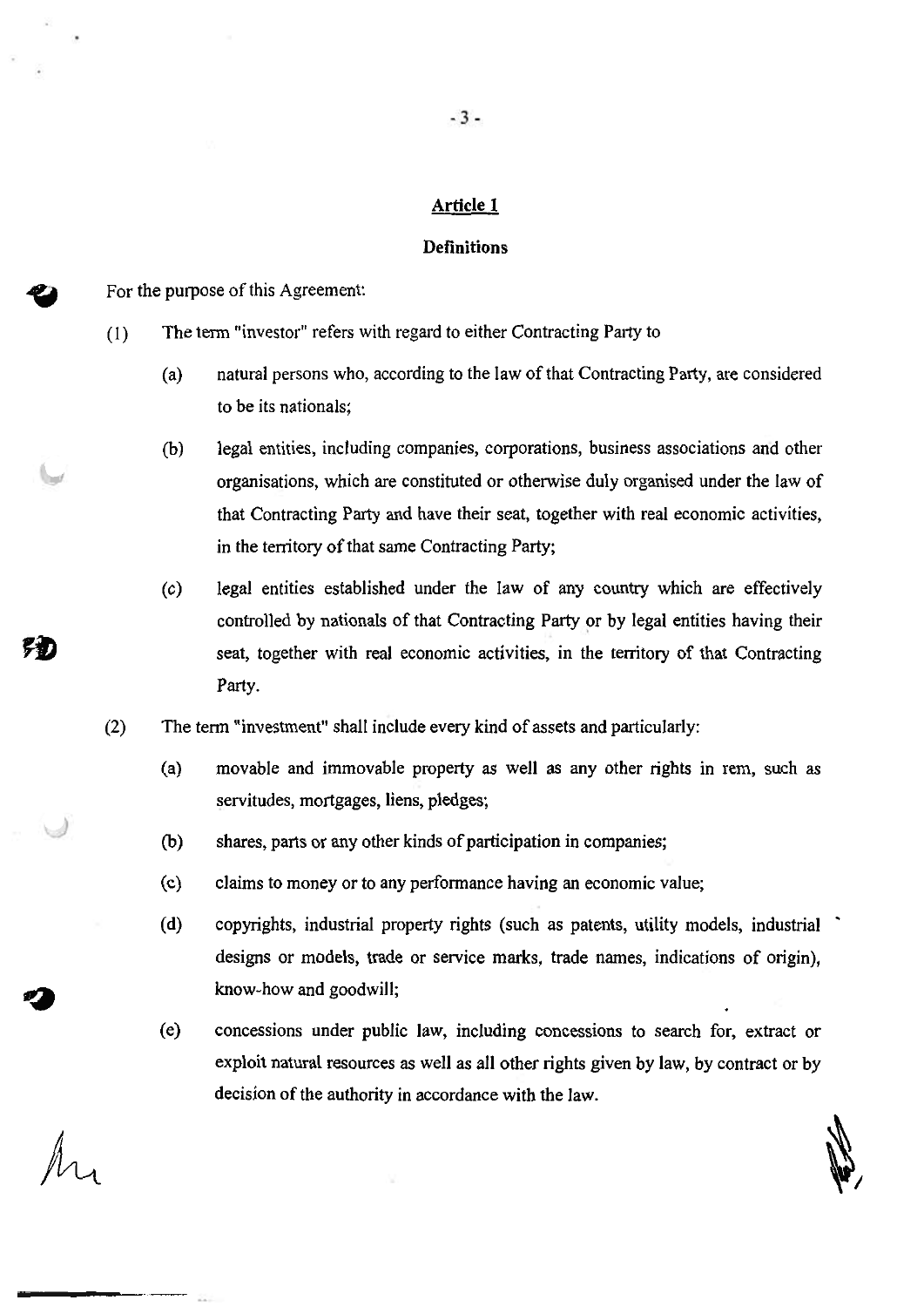sovereign rights or  $\frac{1}{2}$ <br>The term "territory" includes the areas. or shelf insofar as international law perm  $(3)$ The term "territory" includes the areas of the exclusive economic zone and the continental

#### Article 2

#### Scope of application

- $(1)$ made in accordance with its legislation, prior to or after the entry into force of the entry into force of the entry into force of the entry into force of the entry into force of the entry into force of the entry into for made in accordance with its legislation, prior to or after the entry into force of the Agreement, by investors of the other Contracting Party. It shall however not be applicable to divergencies or disputes which have arisen prior to its entry into force.
- $(2)$ both Contracting Parties unless such persons have at the time of the time of the investment and every  $\mathcal{L}$  $\mathcal{S}$  between dominations of the territory of the Contracting Party in which the Contraction  $\mathcal{S}$ since been domiciled outside the territory of the Contracting Party in which the investment was made.

# Article 3

#### Promotion, admission

- $(1)$ investors of the other Contracting Party and admit such investments in a cordance with  $\alpha$ its laws and regulations. its laws and regulations.
- $(2)$  $\alpha$  is laws and regulations the necessary permits in connections the necessary permits in connection with such and  $\alpha$ investment and with the carrying out of licensing agreements and contracts for technical,  $\alpha$ investment and with the carrying out of licensing agreements and contracts for technical, commercial or administrative assistance. In the same way it shall facilitate the issue of the necessary authorizations concerning the activities of consultants and other qualified persons of foreign nationality.

*I~* 

 $\overline{a}$ 

-

*~I*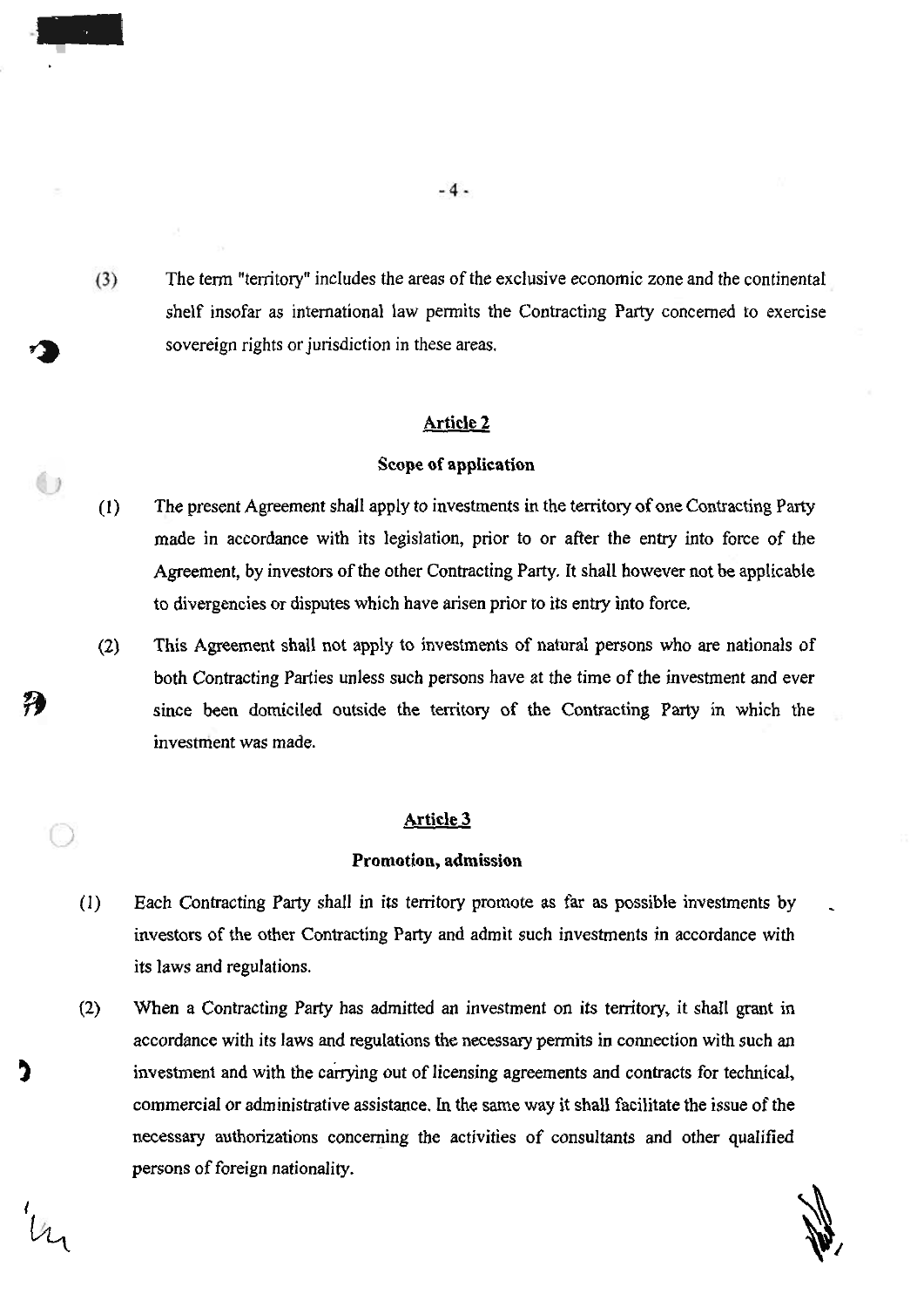#### **Article 4**

#### **Protection, treatment**

- Each Contracting Party shall protect within its territory investments made in accordance with its laws and regulations by investors of the other Contracting Party and shall not impair by unreasonable or discriminatory measures the management, maintenance, use, enjoyment, extension, sale and, should it so happen, liquidation of such investments.  $\mathcal{L}$ 
	- Each Contracting Party shall ensure fair and equitable treatment within its territory of the investments of the investors of the other Contracting Party. This treatment shall not be less favourable than that granted by each Contracting Party to investments made within its territory by its own investors, or than that granted by each Contracting Party to the investments made within its territory by investors of the most favoured nation, if this
- If a Contracting Party accords special advantages to investors of any third State by virtue of an agreement establishing a free trade area, a customs union or a common market or by virtue of an agreement on the avoidance of double taxation, it shall not be obliged to accord such advantages to investors of the other Contracting Party. (3)

#### <u>Article 5</u>

#### **Free transfer**

- (1) Each Contracting Party shall grant the investors of the other Contracting Party the transfer without delay in a freely convertible currency of payments in connection with an investment, particularly of:
	- (a) interests, dividends, profits and other current returns;
	- repayments of loans;
	- amounts assigned to cover expenses relating to the management of the investment;

*)*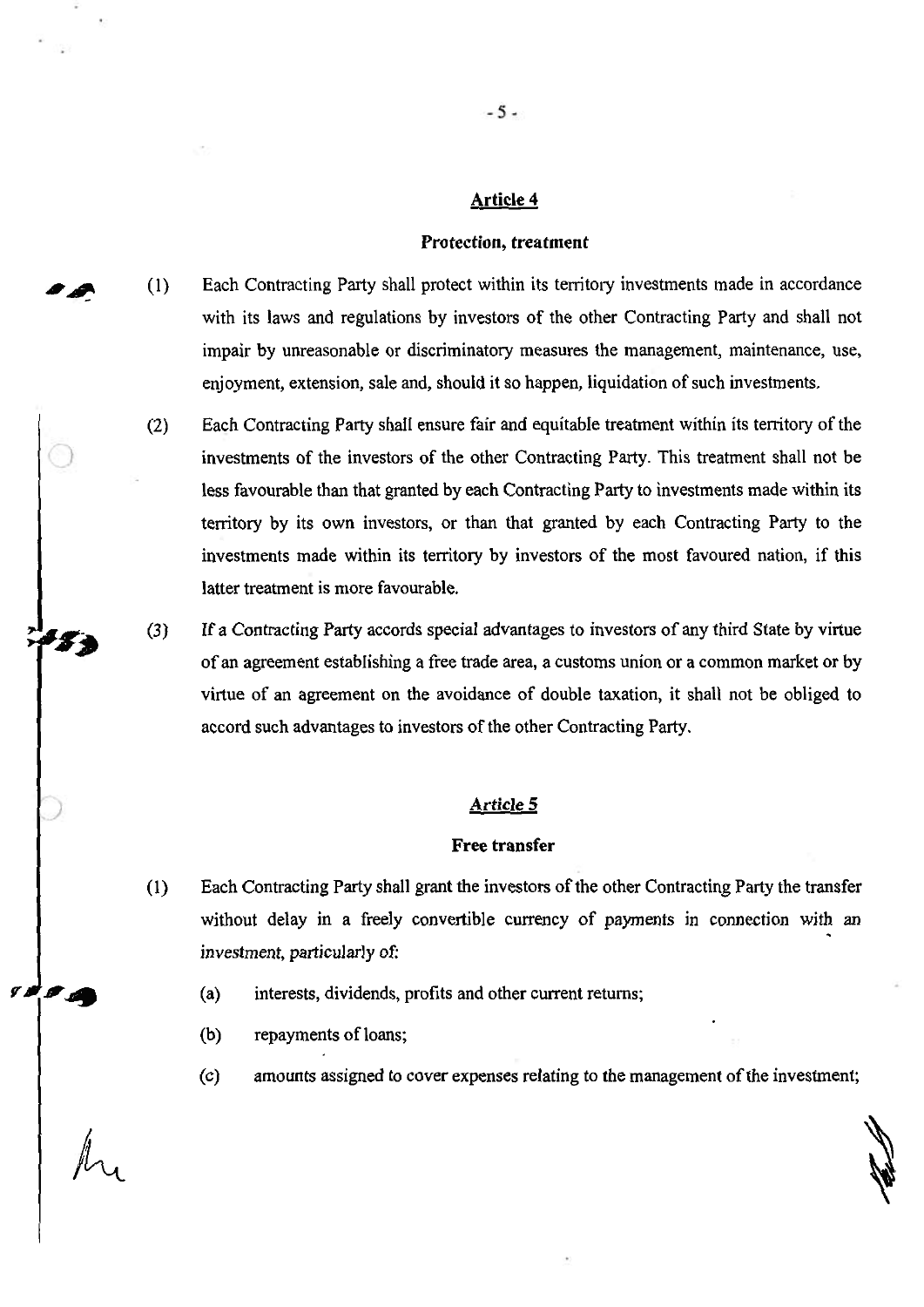- (d) royalties and other payments deriving from rights enumerated in Article 1, paragraph (2), letters (c), (d) and (e) of this Agreement;
- (e) additional contributions of capital necessary for the maintenance or development of the investment;
- (f) the proceeds of the sale or of the partial or total liquidation of the investment, including possible increment values.
- A transfer shall be deemed to have been made without delay if carried out within such period as is normally required for the completion of transfer formalities. The said period shall start on the day on which the relevant request has been submitted in due form and may in no case exceed two months. (2)

#### Article 6

#### Dispossession, compensation

- (1) Neither of the Contracting Parties shall take, either directly or indirectly, measures of expropriation, nationalization or any other measures having the same nature or the same effect against investments of investors of the other Contracting Party, unless the measures are taken for the public benefit, in a non discriminatory manner, and by authorization of a formal law, and provided that provisions be made for effective and adequate compensation. The amount of compensation, interest included, shall be settled in a freely convertible currency accepted by the investor and paid without delay to the person entitled thereto without regard to its residence or domicile. The legality of any such expropriation, nationalization or comparable measure and the amount of compensation shall be subject to review by due process of law.
- war or any other armed conflict, revolution, state of emergency or rebellion, which took place in the territory of the other Contracting Party shall benefit, on the part of this latter, (2) The investors of one Contracting Party whose investments have suffered losses due to a

 $\cap$ 

r D

 $\cap$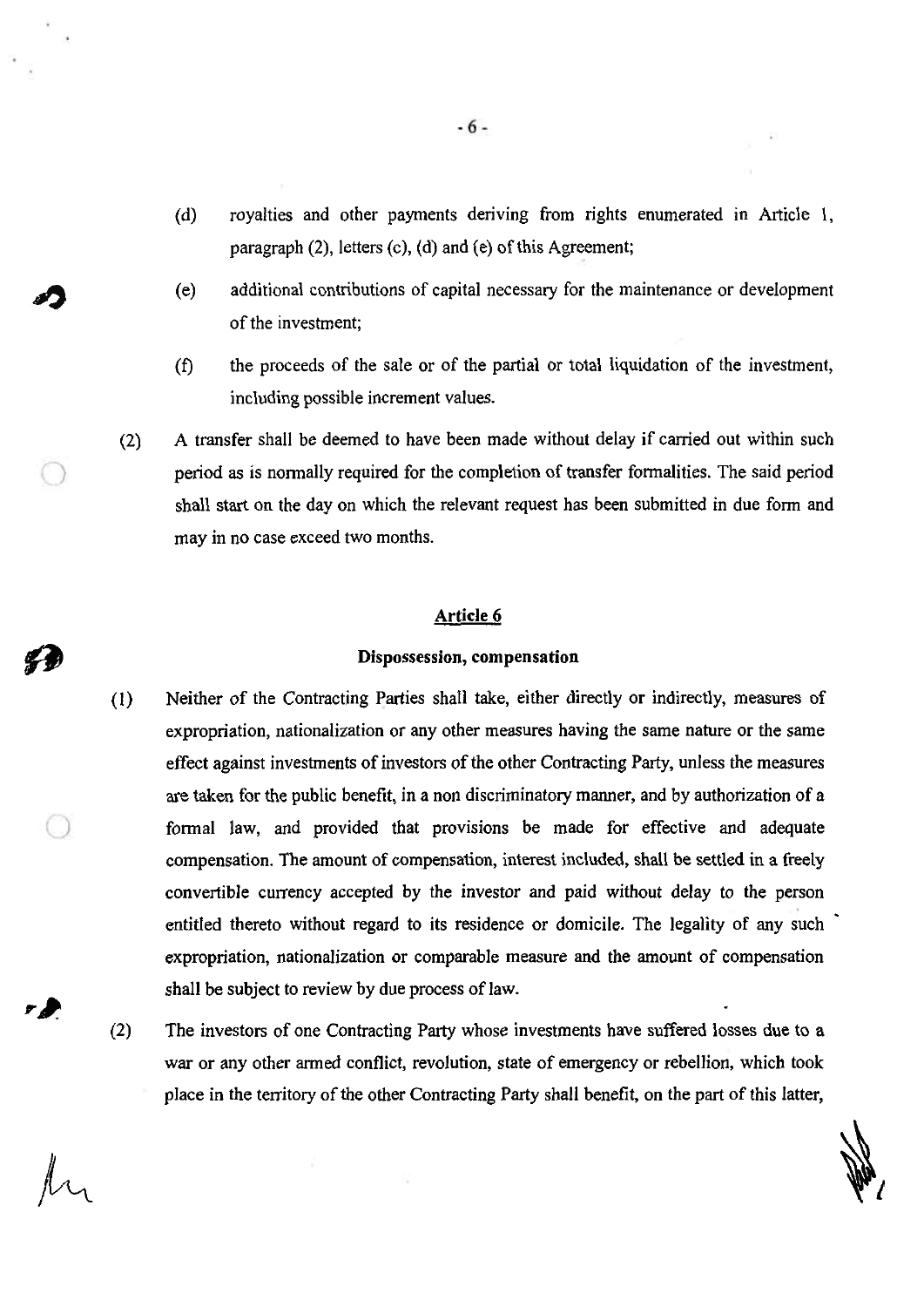from a treatment in accordance with Article 4, paragraph (2) of this Agreement as regards restitution, indemnification, compensation or other valuable consideration.

#### Article 7

#### More favourable provisions

Notwithstanding the terms set forth in the present Agreement, more favourable provisions of national legislation or which have been or may be agreed upon by either of the Contracting Parties with an investor of the other Contracting Party are applicable.

#### Article 8

#### Principle of subrogation

Where one Contracting Party has granted any financial guarantee against non-commercial risks in regard to an investment by one of its investors in the territory of the other Contracting Party, the latter shall recognize the rights of the first Contracting Party by virtue of the principle of subrogation to the rights of the investor when payment has been made under this guarantee by the first Contracting Party.

#### Article 9

# Disputes between a Contracting Party and an investor of the other Contracting Party

With a view to an amicable solution of disputes between a Contracting Party and an investor of the other Contracting Party and without prejudice to Article 10 of this Agreement (Disputes between Contracting Parties), consultations will take place between the parties concerned. (I)

ำ  $-1$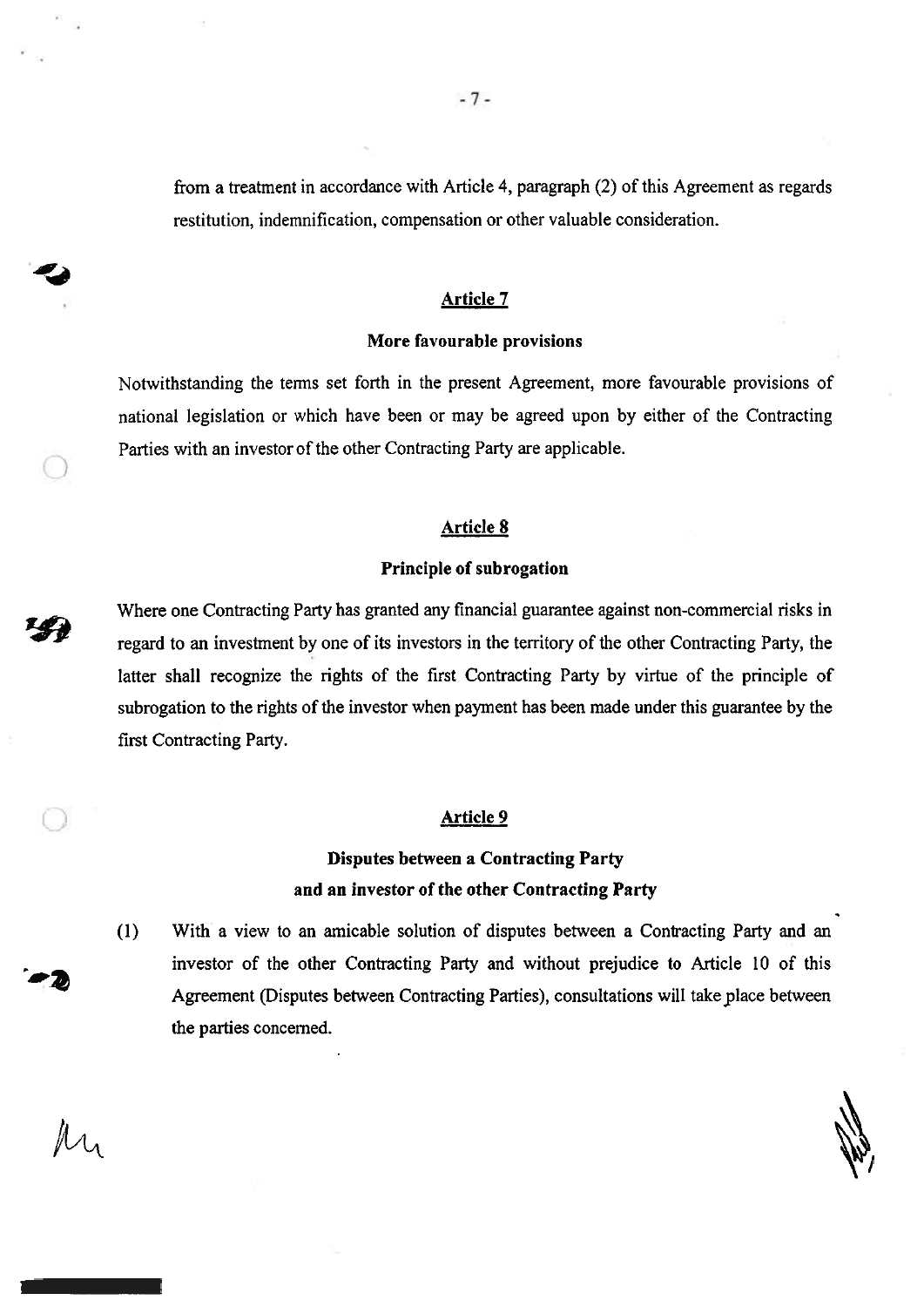- (2) If these consultations do not result in a solution within six months from the date of request for settlement, the investor may submit the dispute either to the national jurisdiction of the Contracting Party in whose territory the investment has been made or to international arbitration. In the latter event the investor has the choice between
	- (a) the International Centre for Settlement of Investment Disputes (I.C.S.l.D.) instituted by the Convention on the settlement of investment disputes between States and nationals of other States, opened for signature at Washington, on 18 March 1965;
	- an ad hoc arbitral tribunal which unless otherwise agreed upon by the parties to the dispute shall be established under the arbitration rules of the United Nations Commission on International Trade Law (U.N.C.l.T.R.A.L.) (b)
- In case the investor has submitted the dispute to national jurisdiction he may have recourse to one of the arbitral tribunals mentioned in paragraph (2) of this Article, only if after a period of 18 months there is no decision on the subject matter by the competent national court. (3)
- ( 4) Each Contracting Party hereby consents to the submission of an investment dispute to international arbitration.
- The Contracting Party which is a party to the dispute shall not at any time during the procedures, assert as a defence its immunity or the fact that the investor has received compensation under an insurance contract covering the whole or part of the incurred damage or loss. (5)
- Neither Contracting Party shall pursue through diplomatic channels a dispute submitted to international arbitration unless the other Contracting Party does not abide by and comply with the award rendered by such an arbitral tribunal. (6)
- The arbitral tribunal shall decide on the basis of the present Agreement and other relevant agreements between the Contracting Parties; the terms of any particular agreement that (7)

 $\mathbf{v}$ 

fly

 $\bigcirc$ 

(j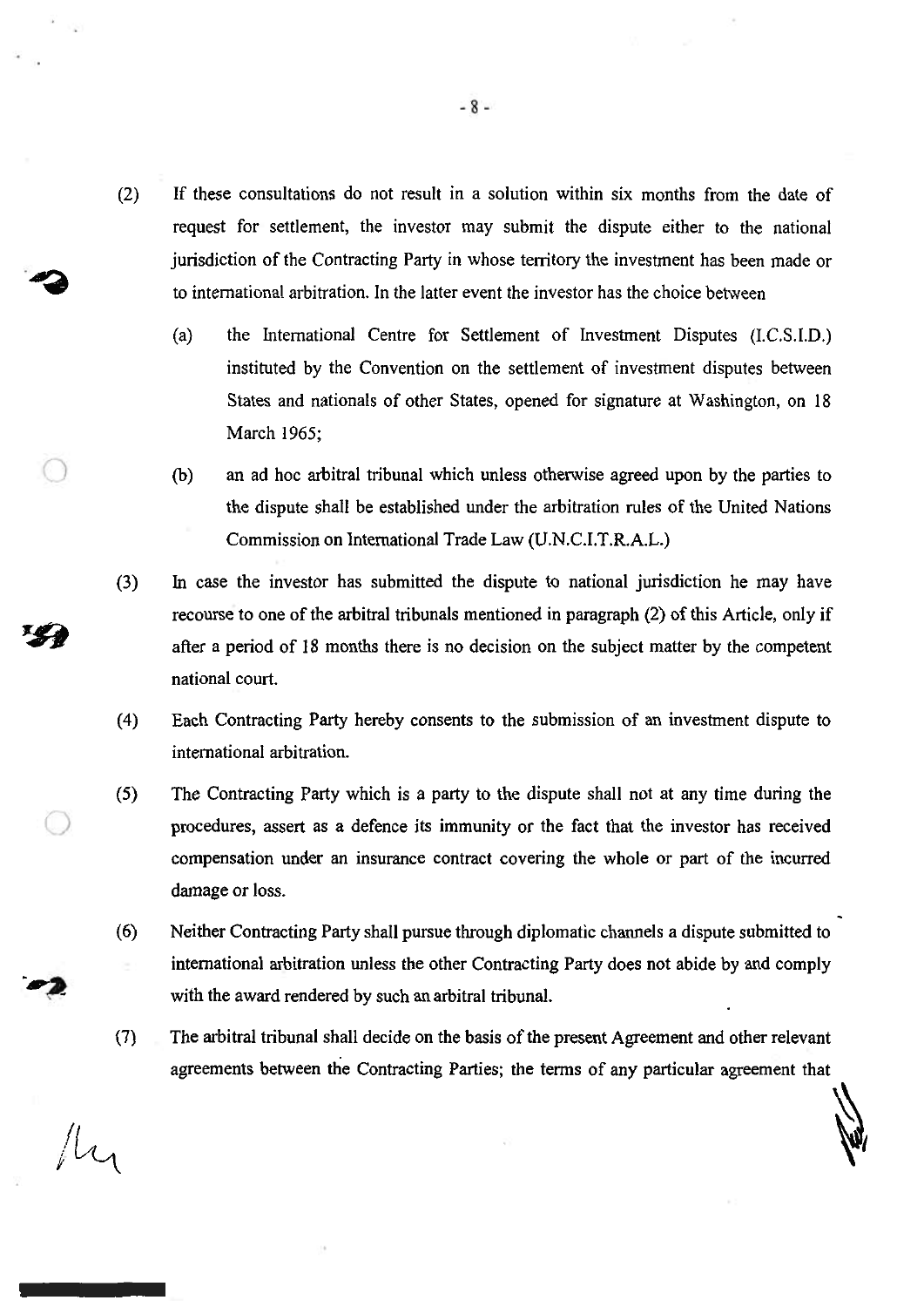has been concluded with respect to the investment; the law of the Contracting State party to the dispute, including its rules on the conflict of laws; such principles and rules of international law as may be applicable.

#### Article 10

#### Disputes between Contracting Parties

- (1) Disputes between Contracting Parties regarding the interpretation or application of the provisions of this Agreement shall be settled through diplomatic channels.
- beginning of the dispute between themselves, it shall, upon request of either Contracting Party, be submitted to an arbitral tribunal of three members. Each Contracting Party shall appoint one arbitrator, and these two arbitrators shall nominate a chairman who shall be a national of a third State. (2) If both Contracting Parties cannot reach an agreement within twelve months after the
- (3) If one of the Contracting Parties has not appointed its arbitrator and has not followed the invitation of the other Contracting Party to make that appointment within two months, the arbitrator shall be appointed upon the request of that Contracting Party by the President of the International Court of Justice.
- (4) If both arbitrators cannot reach an agreement about the choice of chairman within two months after their appointment, he shall be appointed upon the request of either Contracting Party by the President of the International Court of Justice.
- International Court of Justice is prevented from carrying out the said function or if he is a national of either Contracting Party, the appointment shall be made by the Vice-President, and if the latter is prevented or if he is a national of either Contracting Party, the appointment shall be made by the most senior Judge of the Court who is not a national of either Contracting Party. (5) If, in the cases specified under paragraphs (3) and (4) of this Article, the President of the '

*)* 

)

 $\mathscr{M}$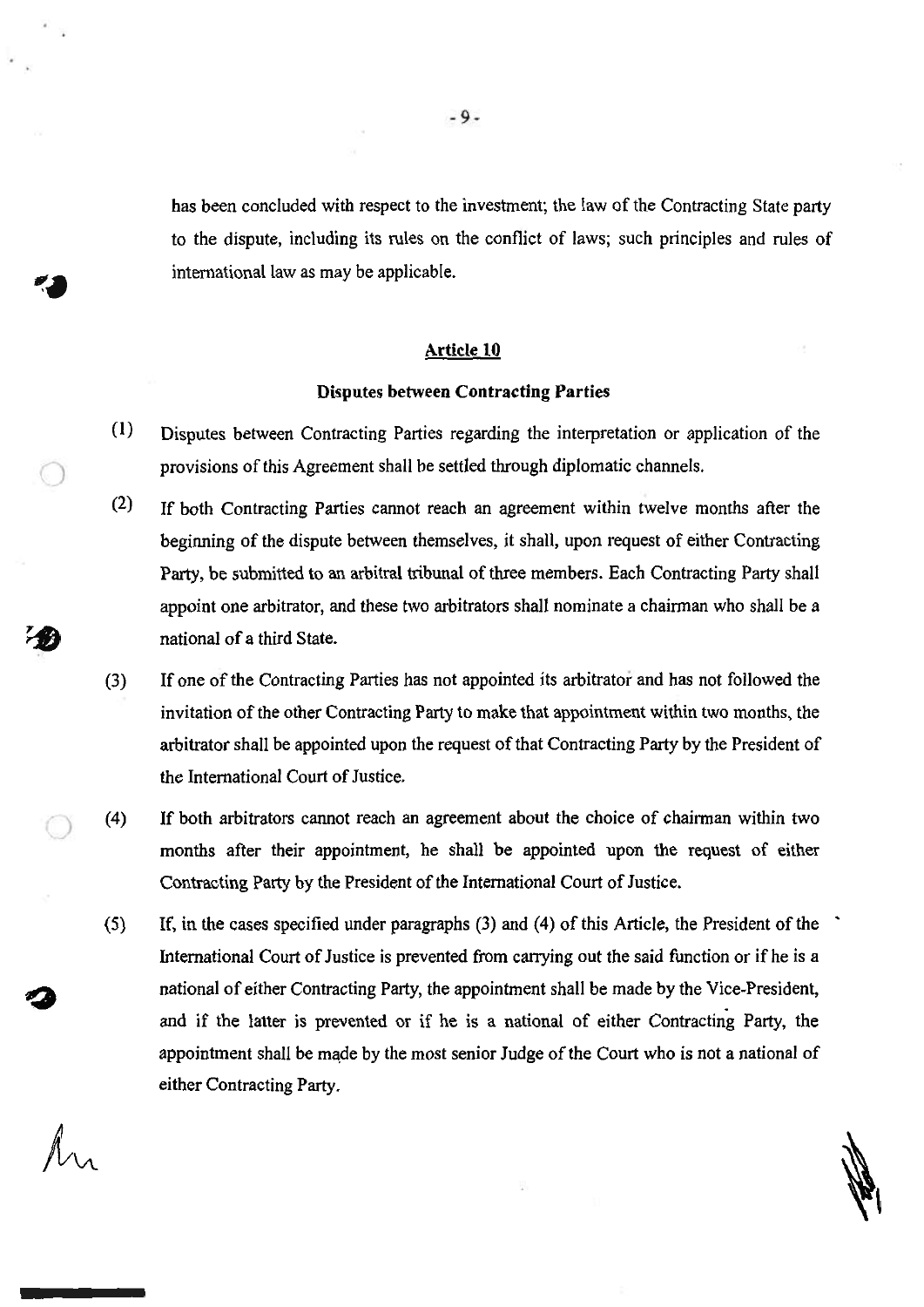- (6) Subject to other provisions made by the Contracting Parties, the tribunal shall determine its procedure. Furthermore each Contracting Party shall bear the cost of the arbitrator it has appointed and of its representation in the arbitral proceedings. The cost of the chairman and the remaining costs shall be borne in equal parts by the Contracting Parties unless agreed otherwise.
- (7) The decisions of the tribunal are final and binding for each Contracting Party.

#### Article 11 *)*

#### Observance of commitments

Either Contracting Party shall constantly guarantee the observance of the commitments it has entered into with respect to the investments of the investors of the other Contracting Party.

### Article 12

#### Final provisions

- (1) This Agreement shall enter into force on the day when both Governments have notified each other that they have complied with the constitutional requirements for the conclusion and entry into force of international agreements. It shall remain in force for a period of ten years and shall be extended thereafter for an unlimited period. After the expiry of the period of ten years this Agreement may be denounced at any time by either Contracting Party giving twelve months notice.
- investments made before official notice was given. In case of official notice as to the termination of the present Agreement, the provisions of Article l to 11 shall continue to be effective for a further period of twenty years for (2)
- The present Agreement shall be applicable irrespective of whether diplomatic or consular relations exist between the Contracting Parties. (3)

 $\mu$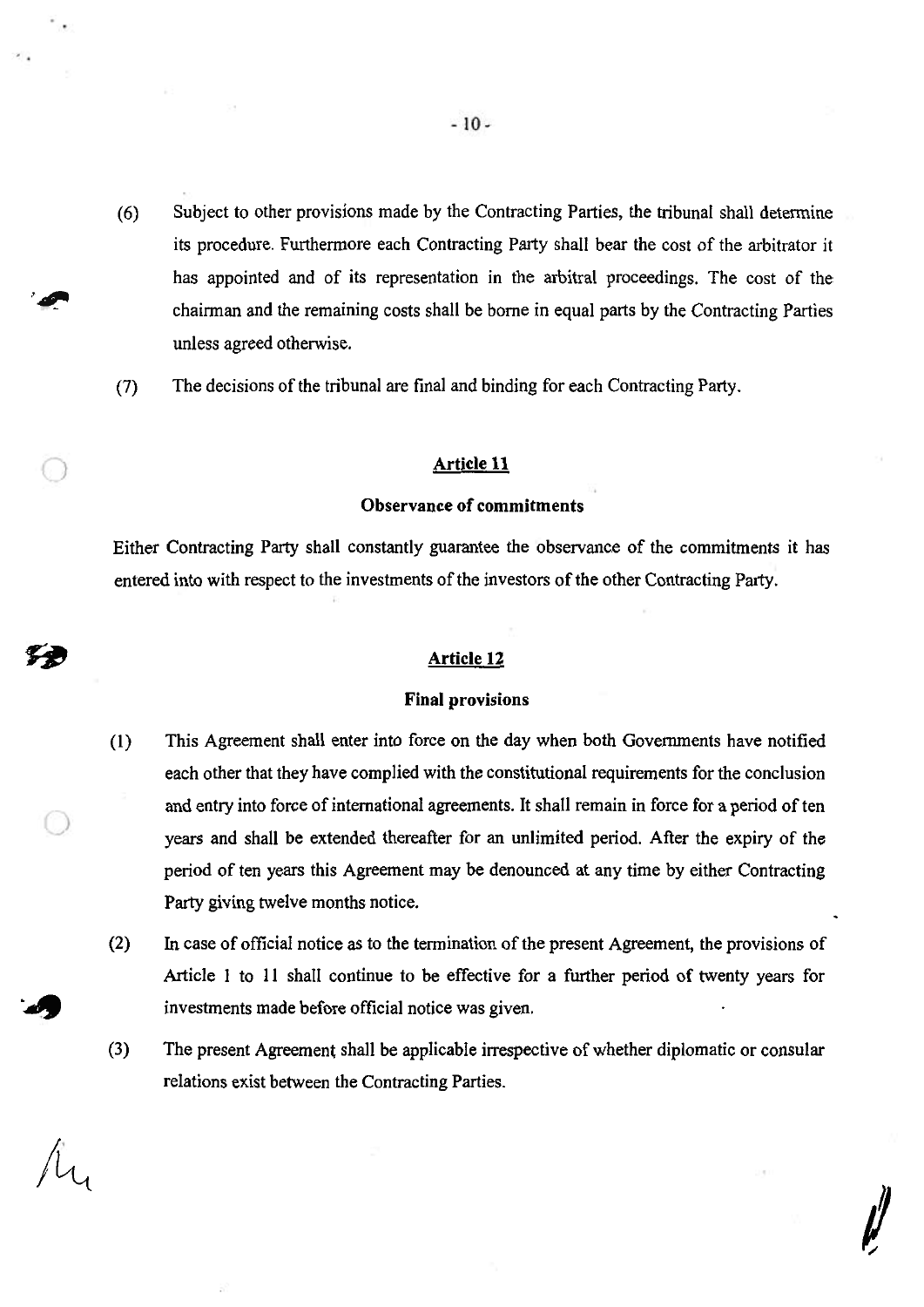Done at  $\sqrt{2\pi}$  , on this  $24$ <sup>m</sup> day of  $\sqrt{2}$   $\sqrt{2\pi}$  , one thousand nine hundred ninety-nine, in six originals, two in German, two in Spanish and two in the English language, each text being equally authentic. In case of divergencies the English text shall prevail.

For the Swiss Federal Council

For the Government of the Republic of Chile

0

Citepande